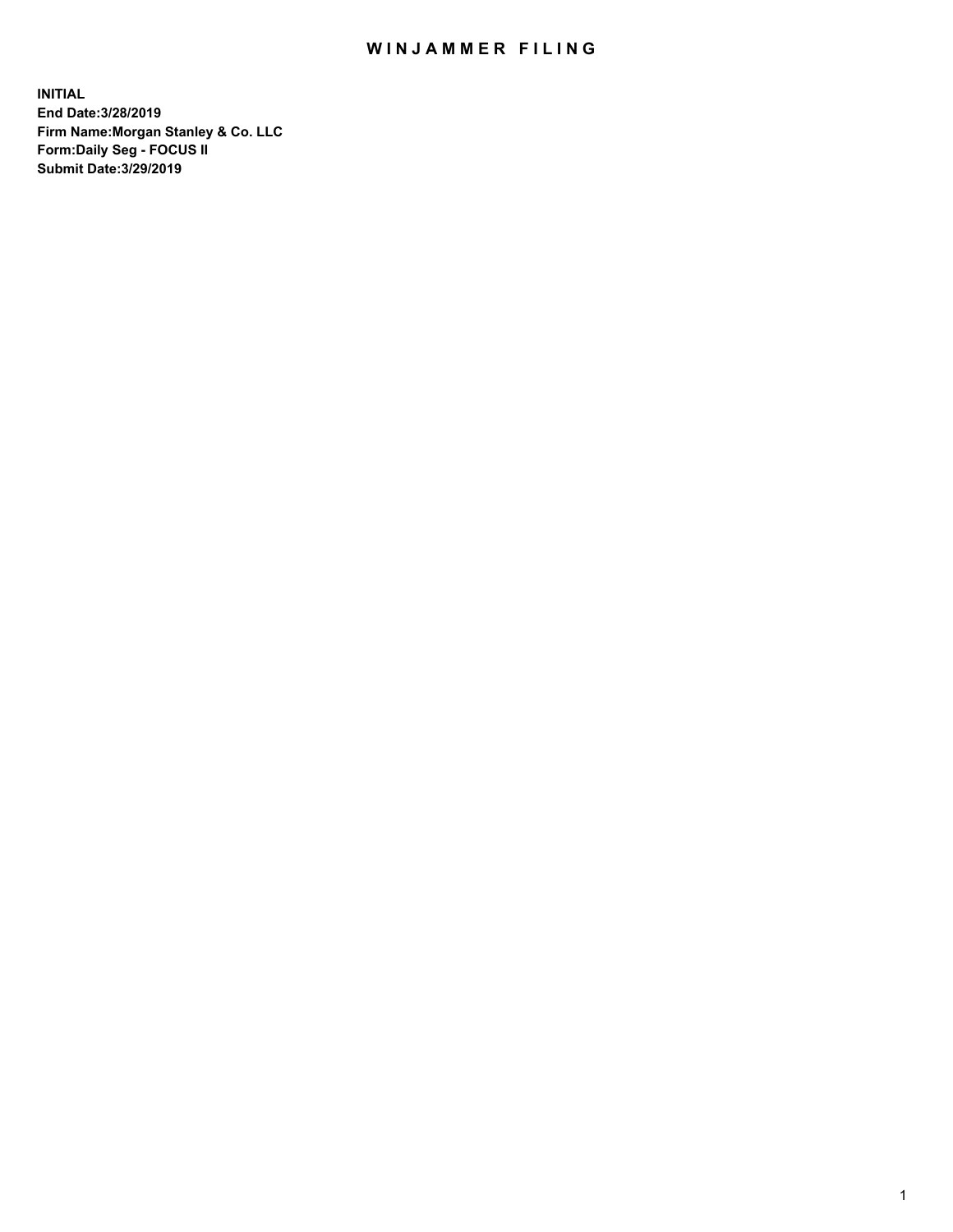**INITIAL End Date:3/28/2019 Firm Name:Morgan Stanley & Co. LLC Form:Daily Seg - FOCUS II Submit Date:3/29/2019 Daily Segregation - Cover Page**

| Name of Company                                                                                                                                                                                                                                                                                                                | Morgan Stanley & Co. LLC                                    |
|--------------------------------------------------------------------------------------------------------------------------------------------------------------------------------------------------------------------------------------------------------------------------------------------------------------------------------|-------------------------------------------------------------|
| <b>Contact Name</b>                                                                                                                                                                                                                                                                                                            | <b>Ikram Shah</b>                                           |
| <b>Contact Phone Number</b>                                                                                                                                                                                                                                                                                                    | 212-276-0963                                                |
| <b>Contact Email Address</b>                                                                                                                                                                                                                                                                                                   | Ikram.shah@morganstanley.com                                |
| FCM's Customer Segregated Funds Residual Interest Target (choose one):<br>a. Minimum dollar amount: ; or<br>b. Minimum percentage of customer segregated funds required:% ; or<br>c. Dollar amount range between: and; or<br>d. Percentage range of customer segregated funds required between:% and%.                         | 235,000,000<br><u>0</u><br>0 <sub>0</sub><br>0 <sub>0</sub> |
| FCM's Customer Secured Amount Funds Residual Interest Target (choose one):<br>a. Minimum dollar amount: ; or<br>b. Minimum percentage of customer secured funds required:%; or<br>c. Dollar amount range between: and; or<br>d. Percentage range of customer secured funds required between:% and%.                            | 140,000,000<br><u>0</u><br>0 <sub>0</sub><br>0 <sub>0</sub> |
| FCM's Cleared Swaps Customer Collateral Residual Interest Target (choose one):<br>a. Minimum dollar amount: ; or<br>b. Minimum percentage of cleared swaps customer collateral required:% ; or<br>c. Dollar amount range between: and; or<br>d. Percentage range of cleared swaps customer collateral required between:% and%. | 92,000,000<br><u>0</u><br><u>00</u><br>0 <sub>0</sub>       |

Attach supporting documents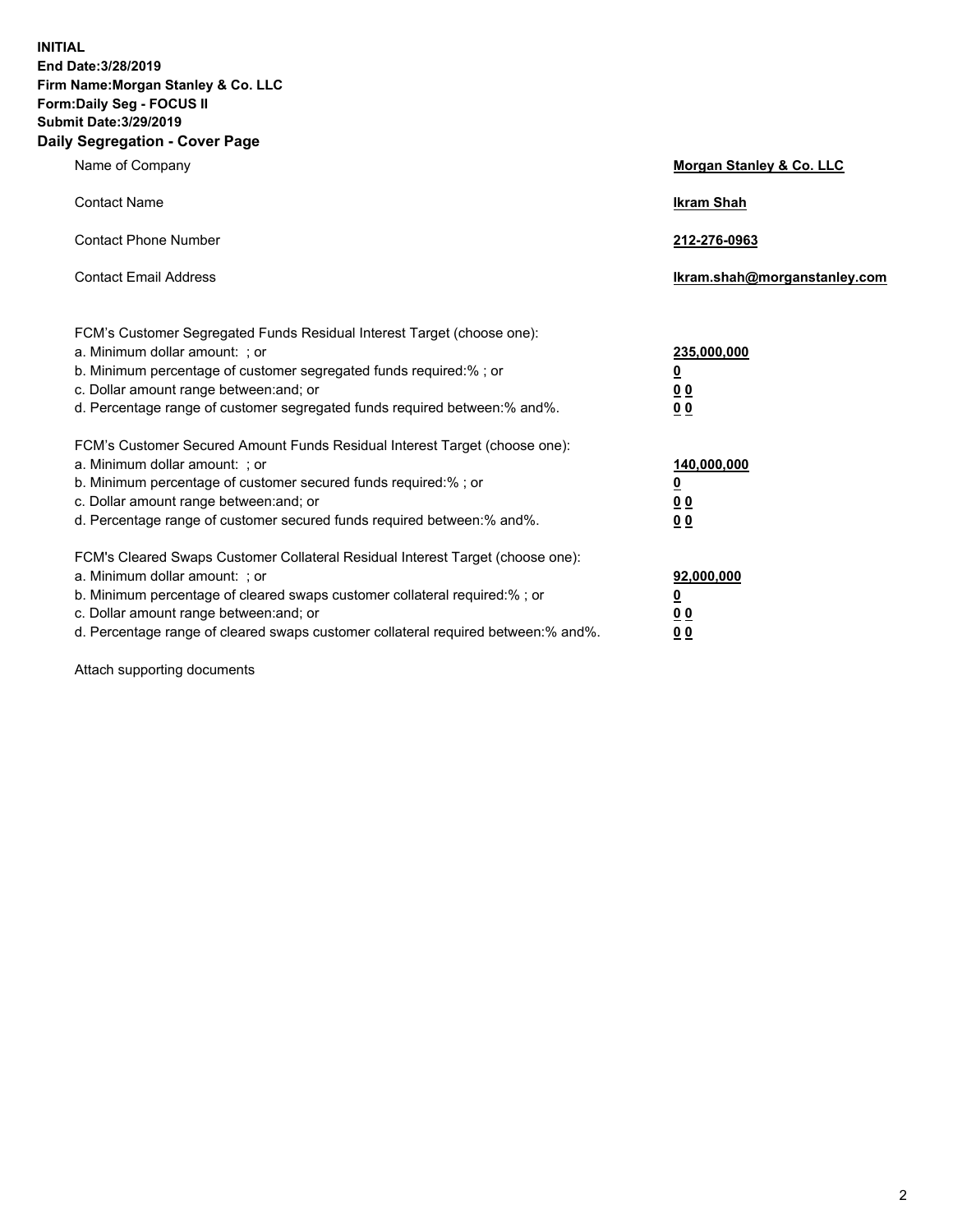## **INITIAL End Date:3/28/2019 Firm Name:Morgan Stanley & Co. LLC Form:Daily Seg - FOCUS II Submit Date:3/29/2019**

## **Daily Segregation - Secured Amounts**

|     | Foreign Futures and Foreign Options Secured Amounts                                                        |                                                       |
|-----|------------------------------------------------------------------------------------------------------------|-------------------------------------------------------|
|     | Amount required to be set aside pursuant to law, rule or regulation of a foreign                           | $0$ [7305]                                            |
|     | government or a rule of a self-regulatory organization authorized thereunder                               |                                                       |
| 1.  | Net ledger balance - Foreign Futures and Foreign Option Trading - All Customers                            |                                                       |
|     | A. Cash                                                                                                    | 3,322,542,911 [7315]                                  |
|     | B. Securities (at market)                                                                                  | 2,033,071,826 [7317]                                  |
| 2.  | Net unrealized profit (loss) in open futures contracts traded on a foreign board of trade                  | -103,174,630 [7325]                                   |
| 3.  | Exchange traded options                                                                                    |                                                       |
|     | a. Market value of open option contracts purchased on a foreign board of trade                             | 7,523,703 [7335]                                      |
|     | b. Market value of open contracts granted (sold) on a foreign board of trade                               | -9,581,802 [7337]                                     |
| 4.  | Net equity (deficit) (add lines 1.2. and 3.)                                                               | 5,250,382,008 [7345]                                  |
| 5.  | Account liquidating to a deficit and account with a debit balances - gross amount                          | 43,076,140 [7351]                                     |
|     | Less: amount offset by customer owned securities                                                           | <mark>-42,181,357</mark> [7352] <b>894,783</b> [7354] |
| 6.  | Amount required to be set aside as the secured amount - Net Liquidating Equity                             | 5,251,276,791 [7355]                                  |
|     | Method (add lines 4 and 5)                                                                                 |                                                       |
| 7.  | Greater of amount required to be set aside pursuant to foreign jurisdiction (above) or line                | 5,251,276,791 [7360]                                  |
|     | 6.                                                                                                         |                                                       |
|     | FUNDS DEPOSITED IN SEPARATE REGULATION 30.7 ACCOUNTS                                                       |                                                       |
| 1.  | Cash in banks                                                                                              |                                                       |
|     | A. Banks located in the United States                                                                      | 683,555,888 [7500]                                    |
|     | B. Other banks qualified under Regulation 30.7                                                             | 660,442,040 [7520] 1,343,997,928                      |
|     |                                                                                                            | [7530]                                                |
| 2.  | Securities                                                                                                 |                                                       |
|     | A. In safekeeping with banks located in the United States                                                  | 129,487,747 [7540]                                    |
|     | B. In safekeeping with other banks qualified under Regulation 30.7                                         | 0 [7560] 129,487,747 [7570]                           |
| 3.  | Equities with registered futures commission merchants                                                      |                                                       |
|     | A. Cash                                                                                                    | 7,378,055 [7580]                                      |
|     | <b>B.</b> Securities                                                                                       | $0$ [7590]                                            |
|     | C. Unrealized gain (loss) on open futures contracts                                                        | -92,802 [7600]                                        |
|     | D. Value of long option contracts                                                                          | <u>0</u> [7610]                                       |
|     | E. Value of short option contracts                                                                         | 0 [7615] 7,285,253 [7620]                             |
| 4.  | Amounts held by clearing organizations of foreign boards of trade                                          |                                                       |
|     | A. Cash                                                                                                    | $0$ [7640]                                            |
|     | <b>B.</b> Securities                                                                                       | $0$ [7650]                                            |
|     | C. Amount due to (from) clearing organization - daily variation                                            | $0$ [7660]                                            |
|     | D. Value of long option contracts                                                                          | $0$ [7670]                                            |
|     | E. Value of short option contracts                                                                         | 0 [7675] 0 [7680]                                     |
| 5.  | Amounts held by members of foreign boards of trade                                                         |                                                       |
|     | A. Cash                                                                                                    | 2,162,028,180 [7700]                                  |
|     | <b>B.</b> Securities                                                                                       | 1,903,584,079 [7710]                                  |
|     | C. Unrealized gain (loss) on open futures contracts                                                        | -103,081,828 [7720]                                   |
|     | D. Value of long option contracts                                                                          | 7,523,703 [7730]                                      |
|     | E. Value of short option contracts                                                                         | -9,581,802 [7735] 3,960,472,332                       |
|     |                                                                                                            | [7740]                                                |
| 6.  | Amounts with other depositories designated by a foreign board of trade                                     | $0$ [7760]                                            |
| 7.  | Segregated funds on hand                                                                                   | $0$ [7765]                                            |
| 8.  | Total funds in separate section 30.7 accounts                                                              | 5,441,243,260 [7770]                                  |
| 9.  | Excess (deficiency) Set Aside for Secured Amount (subtract line 7 Secured Statement<br>Page 1 from Line 8) | 189,966,469 [7380]                                    |
| 10. | Management Target Amount for Excess funds in separate section 30.7 accounts                                | 140,000,000 [7780]                                    |

11. Excess (deficiency) funds in separate 30.7 accounts over (under) Management Target **49,966,469** [7785]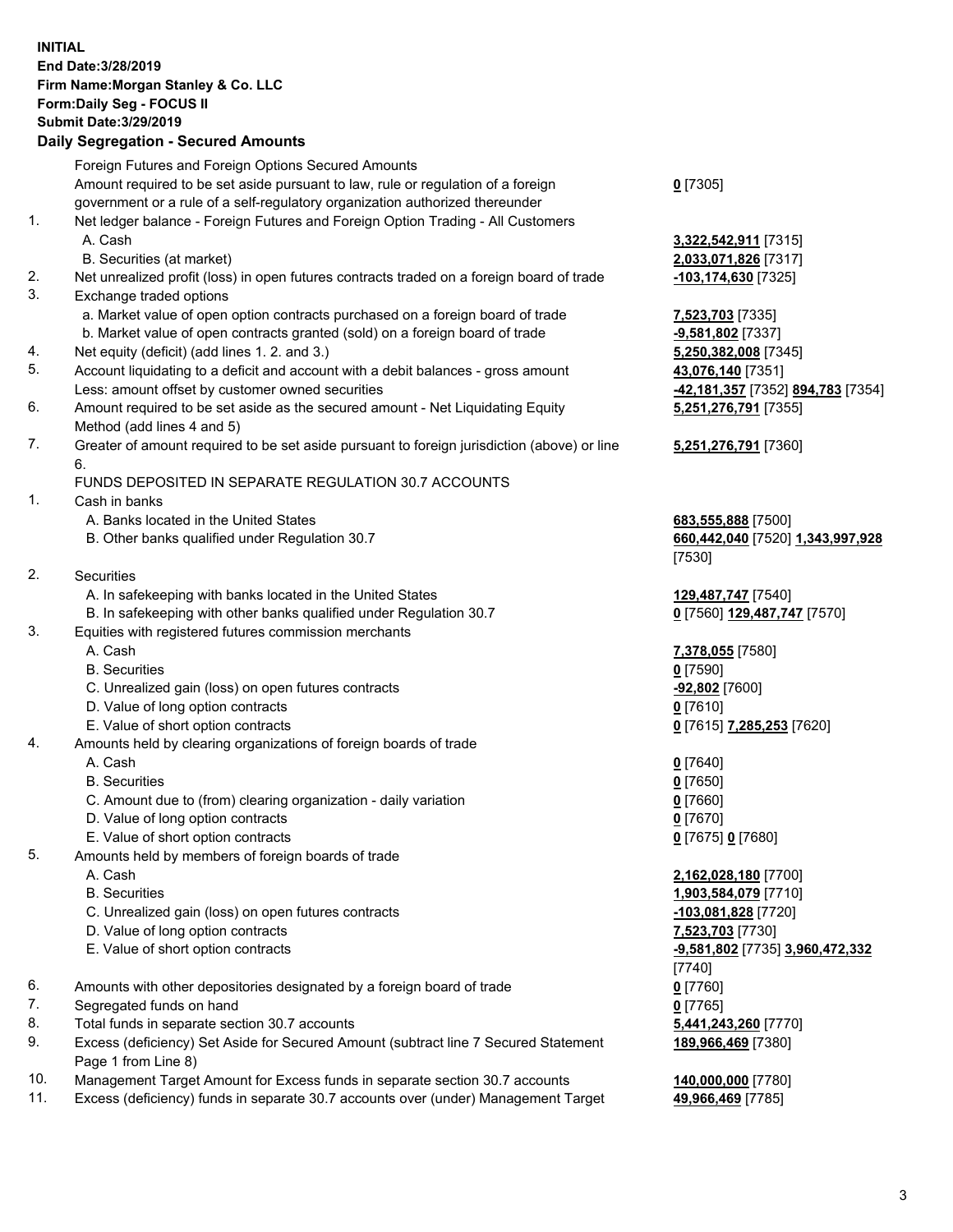**INITIAL End Date:3/28/2019 Firm Name:Morgan Stanley & Co. LLC Form:Daily Seg - FOCUS II Submit Date:3/29/2019 Daily Segregation - Segregation Statement** SEGREGATION REQUIREMENTS(Section 4d(2) of the CEAct) 1. Net ledger balance A. Cash **7,586,791,832** [7010] B. Securities (at market) **6,453,808,972** [7020] 2. Net unrealized profit (loss) in open futures contracts traded on a contract market **2,554,114,269** [7030] 3. Exchange traded options A. Add market value of open option contracts purchased on a contract market **308,455,027** [7032] B. Deduct market value of open option contracts granted (sold) on a contract market **-216,132,090** [7033] 4. Net equity (deficit) (add lines 1, 2 and 3) **16,687,038,010** [7040] 5. Accounts liquidating to a deficit and accounts with debit balances - gross amount **256,245,560** [7045] Less: amount offset by customer securities **-255,203,724** [7047] **1,041,836** [7050] 6. Amount required to be segregated (add lines 4 and 5) **16,688,079,846** [7060] FUNDS IN SEGREGATED ACCOUNTS 7. Deposited in segregated funds bank accounts A. Cash **3,716,528,662** [7070] B. Securities representing investments of customers' funds (at market) **0** [7080] C. Securities held for particular customers or option customers in lieu of cash (at market) **869,839,017** [7090] 8. Margins on deposit with derivatives clearing organizations of contract markets A. Cash **6,381,612,824** [7100] B. Securities representing investments of customers' funds (at market) **0** [7110] C. Securities held for particular customers or option customers in lieu of cash (at market) **5,583,969,955** [7120] 9. Net settlement from (to) derivatives clearing organizations of contract markets **320,981,239** [7130] 10. Exchange traded options A. Value of open long option contracts **308,455,027** [7132] B. Value of open short option contracts **-216,132,090** [7133] 11. Net equities with other FCMs A. Net liquidating equity **9,145,241** [7140] B. Securities representing investments of customers' funds (at market) **0** [7160] C. Securities held for particular customers or option customers in lieu of cash (at market) **0** [7170] 12. Segregated funds on hand **0** [7150] 13. Total amount in segregation (add lines 7 through 12) **16,974,399,875** [7180] 14. Excess (deficiency) funds in segregation (subtract line 6 from line 13) **286,320,029** [7190]

- 15. Management Target Amount for Excess funds in segregation **235,000,000** [7194]
- 16. Excess (deficiency) funds in segregation over (under) Management Target Amount Excess

**51,320,029** [7198]